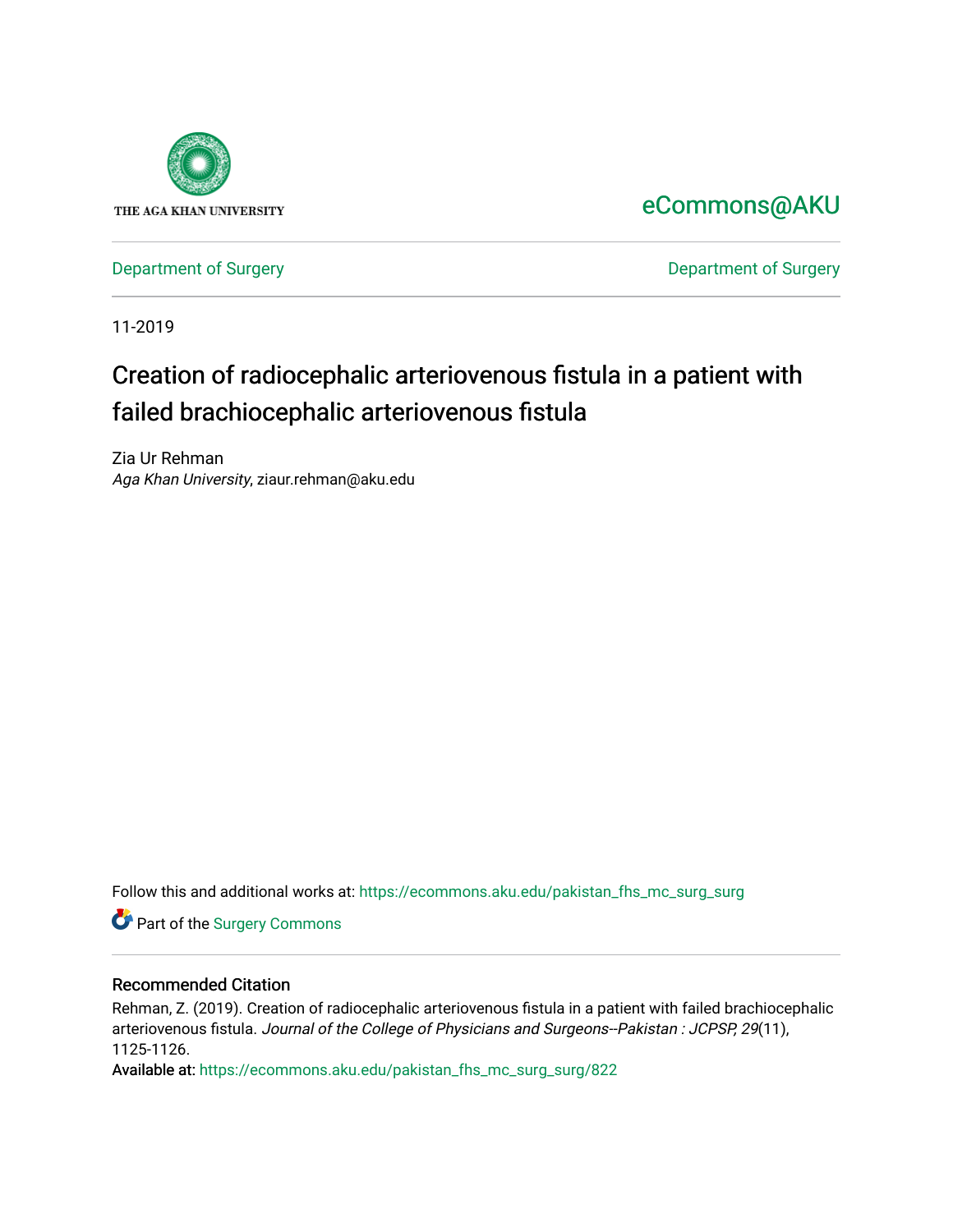# Creation of Radiocephalic Arteriovenous Fistula in a Patient with Failed Brachiocephalic Arteriovenous Fistula

### Sir,

Routinely, in case of failure of brachicephalic arteriovenous fistula (AVF), secondary AVF access as basilic vein transposition AVF or prosthetic graft is advocated.<sup>1</sup> These are relatively lengthy procedures with major wound and graft-related complications.<sup>2</sup> Patients are not considered for access at distal sites. This practice may overlook a potential distal access site. We report a patient in which radiocephalic AVF was created in the same arm after failed brachiocephalic AVF.

A 40-year male, known case of chronic renal failure, and on regular hemodialysis for last 4 years had left brachiocephalic AVF created 3 years ago. This was working fine until the vein became aneurysmal and developed a large infected necrotic skin wound at the needling site. This was at the verge of rupture. The fistula was ligated, and aneurysmal vein was excised. He was started on dialysis by a tunneled catheter placed in the right internal jugular vein. He was evaluated for creation of new access site for dialysis. He was right hand dominant. Clinically, there was no superficial vein suitable for creation of AVF. He had palpable left brachial, radial and ulnar pulses. His left arm was also evaluated by a preoperative ultrasound. It showed cephalic vein in the forearm measuring 2.3 mm at wrist, 2.4 mm in mid forearm, and 3.0 mm in upper forearm. It was draining in the deep perforating vein in upper arm and continuing as basilic vein in the upper arm. The basilic vein was measuring more than 4 mm. Although he was a candidate for left basilic transposition AVF, according to current guidelines, but it would have required a longer surgery under general anaesthesia. The other option was to attempt left radiocephalic AVF under local anaesthesia. This would have saved proximal sites for furture. Risks and benefits of both options were discussed with the patient. Patient opted for left radiocephalic AVF. It was created under local anaesthesia. Longitudinal incision was given. Cephalic vein was dissected. Initial 3-4 cm vein segment was sclerotic, so it was resected. Radial artery was also dissected from the same incision. It was of small size measuring 2 mm but had very good flow. End-to-side anastomosis was created between the artery and the healthy vein with Prolene 7/0. There was good palpable thrill (Figure 1). The access matured well with palpable



Figure 1: Showing scar mark of excised brachiocephalic (B/C) arteriovenous fistula(AVF) and newly created radiocephalic AVF.

forearm vein. He had successful dialysis from this site at 6 weeks.

The survival of patients on haemodialysis has increased. Autogenous venous access provides best form of access in terms of better patency and lower infection rate.3,4 Distal autologous accesses are preferred over the proximal ones. This case highlights the need for a thorough evaluation of the patient for access creation, even after a failed fistula. The distal veins may be present which can be used for creation of access. This saves more proximal sites for future access creation. It also saves patients from longer operation time and potential hazards of general anaesthesia / arm blocks. The forearm veins have a lot of anatomical variations. One of the anatomical variations of cephalic vein is that instead of continuing as cephalic vein in upper arm, it drains into the basilic vein of the arm, as was the case in this patient. This anatomical variation is suitable for creating distal radiocephalic AVF even in case of failed brachiocephalic AVF.

CONFLICT OF INTEREST: Author declared no conflict of interest.

#### REFERENCES

- 1. National Kidney Foundation, Inc. K/DOQI Guidelines Updates 2006. New York: National Kidney Foundation, Inc; 2001.
- 2. Korkut AK, Kosem M. Superficialization of the basilic vein technique in brachiobasilic arteriovenous fistula: Surgical experience of 350 cases during 4 years period. Ann Vasc Surg 2010; 24:762-7.
- 3. Enzler MA, Rajmon T, Lachat M, Largiadèr F. Long-term function of vascular access for hemodialysis. Clin Transplant 1996; 10:511-5.
- 4. Vascular Access 2006 Work Group. Clinical practice guidelines for vascular access. Am J Kidney Dis 2006; 48 (Suppl 1):S248-73.